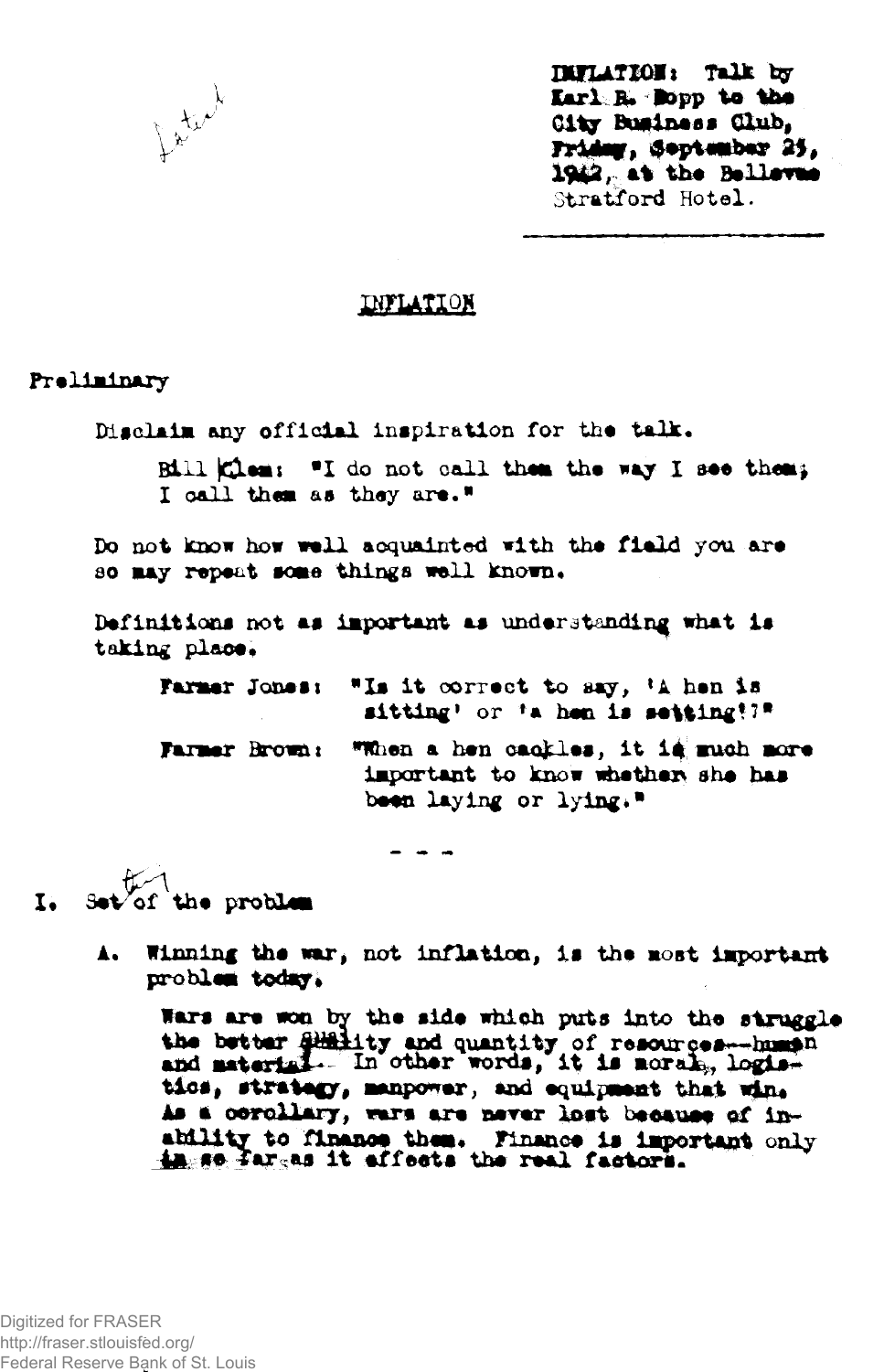Finance does influence the distribution of the costs  $R_{\bullet}$ of war. Inflation is a topic of importance because it is one of the methods of financing a war-or determining who shall bear the burden. II. Financial requirements of the war. The amount of funds involved.  $A 1.$ Expenditures by fiscal years.  $1942 - 43...$  $$77 billion$  $1943 - 44.$ 100 billion 2. Rapid growth in monthly expenditures. March 1941... \$0.8 billion March 1942..  $3.1$  $\bullet$ August 1942.  $5 - 2$ 3. Growth in the public debt. Aug. 31,  $8$  mos. (In billions) 1962 1942 \$24 Non-market issues 銘 Market issues.... Total....... Sources of funds and their significance.  $B<sub>o</sub>$ 1. National income. **Change since** (In billions) 194 Sep. eate  $\cdots$  \$112.2 + \$17.5 + Total... Spendable by individuals...  $103.0 + 14.5 + 29.1$ Net savings by

 $-2-$ 

Distribution of national income illustrated.  $2.$ 

 $24.2 + 11.5 + 16.5$ 

In terms of goods. **B.** 

individuals...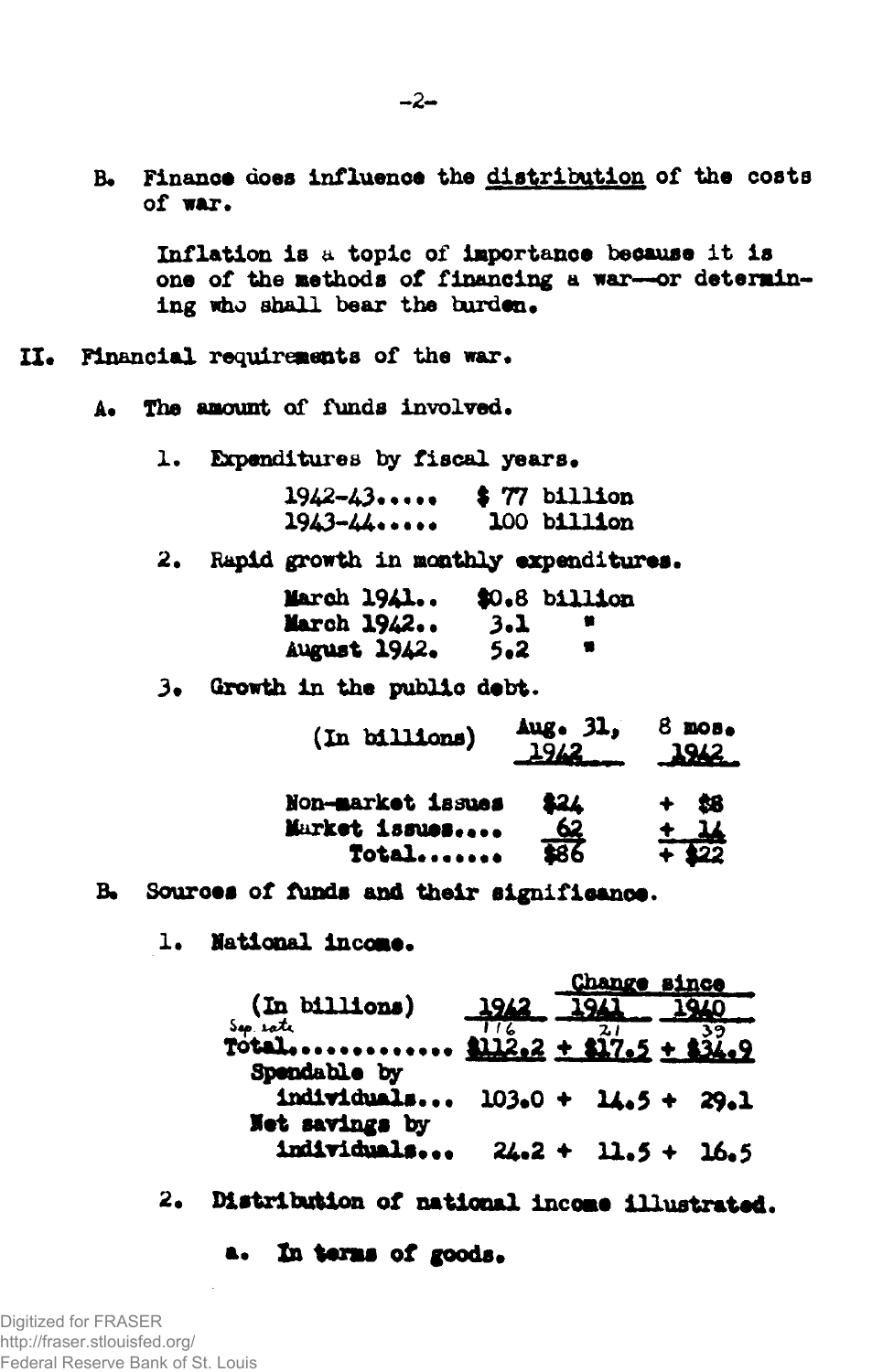Suppose: Mational income..... Government wants.... Available for civilians.......... b. In terms of money. Mational income..... Gov't, taxes..  $$25$ Purchases of Gov't.securities....... Gov!t. portion...... Mensy available for eivilians.......... Illustration of "the gaps".  $(1)$ . The civilian gap.

| Meney available \$70 billion             |  |
|------------------------------------------|--|
| Geods available<br>Consumer gapssess 620 |  |
| $(2)$ . The physical gap.                |  |

17

| Goods monded by Gov't \$62 billion |             |  |
|------------------------------------|-------------|--|
| Money available to                 |             |  |
| Govingssaukeerraseerr              |             |  |
| Fiscal Physical gage               | <b>Fo</b> o |  |

**All2 billion** 

all2 billion

- 62

 $$50$ 

42

170

## (3). Cleating the gaps.

fiscal Sporyone would insist that the Government close the physical gap in some way. Both the physical gap and the consumer gap can be closed if civilians invest \$20 billion additional in Government securities. If they do not, the Government will have to secure the necessary funds elsewhere--from the banks--and prices would have to increase 40 per cent to close the consumer gap.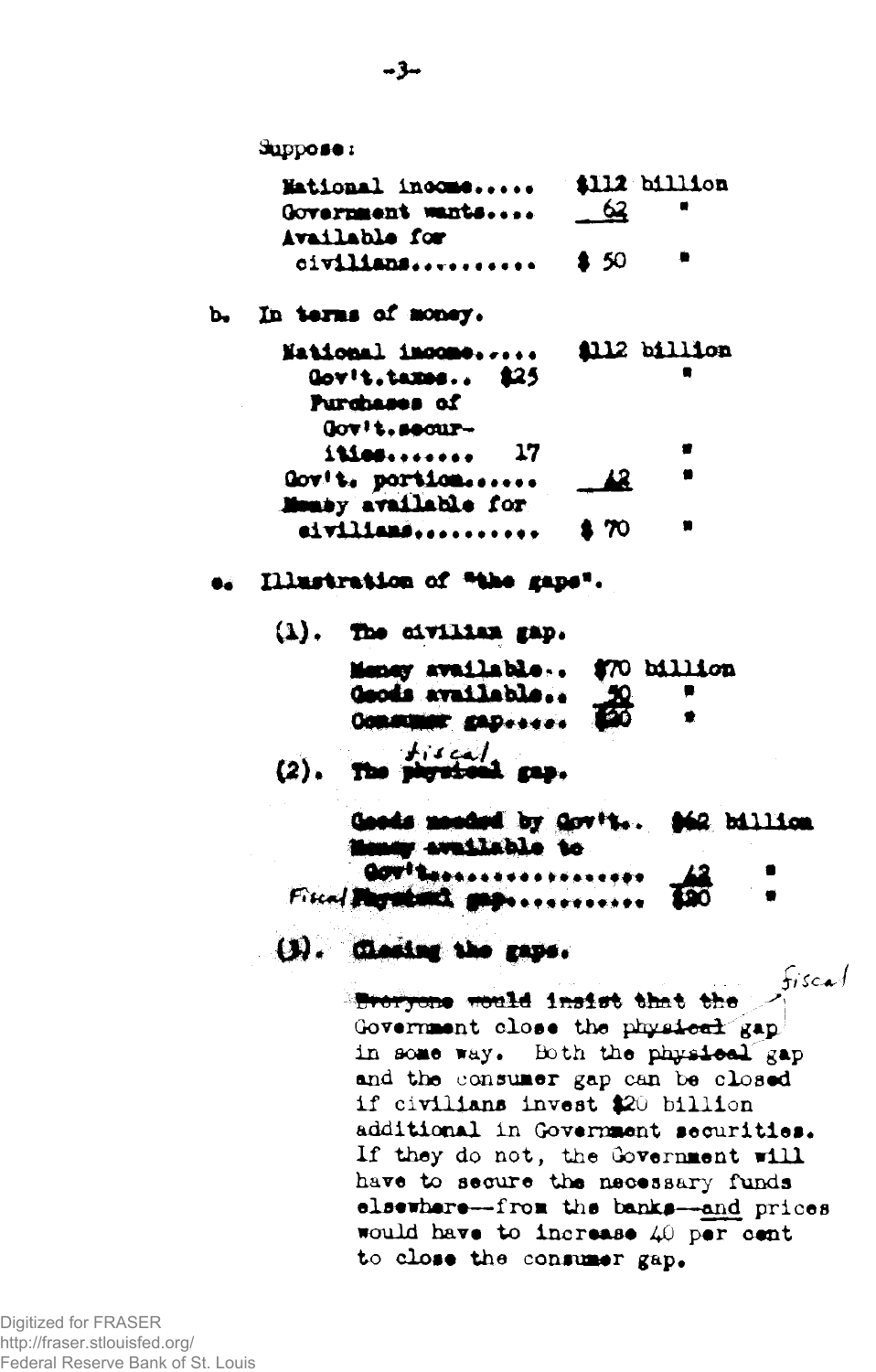$I_{\bullet}$ Inflation.

- <span id="page-3-0"></span>How much have we had? A. Sinco. Since Jan. -1939 - 1942 1. Business: Production  $(183)$ .........  $+73%$  $+105$  $+42$  $+ 5$ Employment................  $+122$  $+19$ Payrolls.................. Retail trade..............  $+ 54$  $+15$ Prices:  $\frac{+6}{+12}$  $\frac{+32}{+75}$ Wholesale.............. Farm.................  $+11$  $\Gamma$ 00d................  $+ 52$  $\frac{+6}{+11}$  $\frac{1}{4}$   $\frac{1}{3}$ Retail  $-$  cost of living  $\textbf{Food}$ ...............  $\begin{array}{cc} + & 9 \\ + & 4 \end{array}$  $+25$  $\text{Clothing...} \dots$  $+21$ House furnishings... Hourly factory  $\kappa$ ages... +  $\mathcal{R}$  $+ 7$ 2. Credit and banking: Loans.....................  $+29$ - 6  $+23$ Investment in Governments.  $+75$ Demand deposits...........  $+50$  $+$   $\angle$ Money in circulation......  $+88$  $+20$
- <span id="page-3-1"></span> $B_{\bullet}$ Effects of uncontrolled inflation.
	- ı. Impoverishes the middle class.
	- $2.$ Ruinous to fixed income group.
	- $3\bullet$ Endangers endowed institutions.
	- 4. Disrupts trade and industry.
	- 5. Costly to the Government - taxpayer.
	- Destroys capital unemployment, stagnation. 6.
	- $7.$ Impairs the morale of the people.
- $C_{\bullet}$ Integrated policy and program against inflation.
	- Ineffectiveness of piecemeal approach.  $\mathbf{L}$
	- $2.1$ Attack on all basic fronts.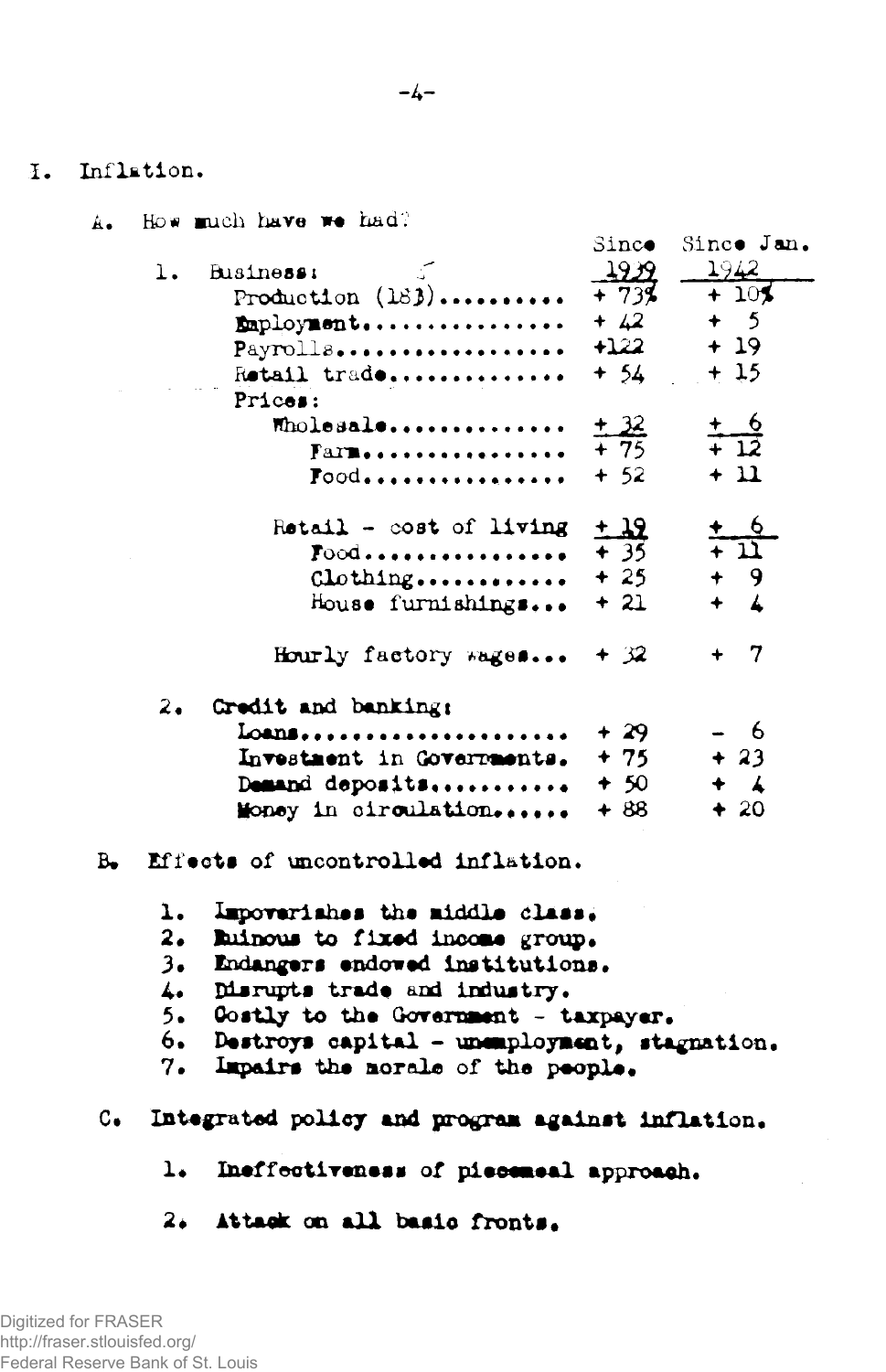Heavy taxation.  $\mathbf{a}$ .

 $\alpha$ .

 $(1)$ Congress working on tax bill since March. (2) Maximum expected  $24 - 27$  billion. Control of prices - retail, wholesale, rents.  $b_{\bullet}$  $(1)$  A general maximum price ceiling imposed to keep cost of living down.  $(2)$ But farm prices and wage rates are not controlled. Since December 1941-Controlled prices......  $+ 25$ Uncontrolled prices....  $+14\%$ Stabilisation of wages - wage ceilings.  $(1)$ No definite policy - a body of principles. Case-by-case method.  $(2)$ The famous "Little Steel" case in July. A "Yardstick" - 15% above Jan. 1. 1941. Two elevator clauses -(a) "Substandard" wages. (b) "Inequalities" of wages. Sacrifice?  $d_{\bullet}$ Stabilisation of farm prices at "parity". Many farm prices above parity. (1)  $\langle 2 \rangle$ As food costs go up, labor demands higher wages.  $(3)$ As wages go up, production costs go w.  $(4)$ Farmer must pay more for what he buys.  $(5)$ Hence, a demand for a new and higher parity. The chicken and the egg dilemma. Or a dog chasing its own tail.

Parity causes higher wages.

Higher wages cause higher parity.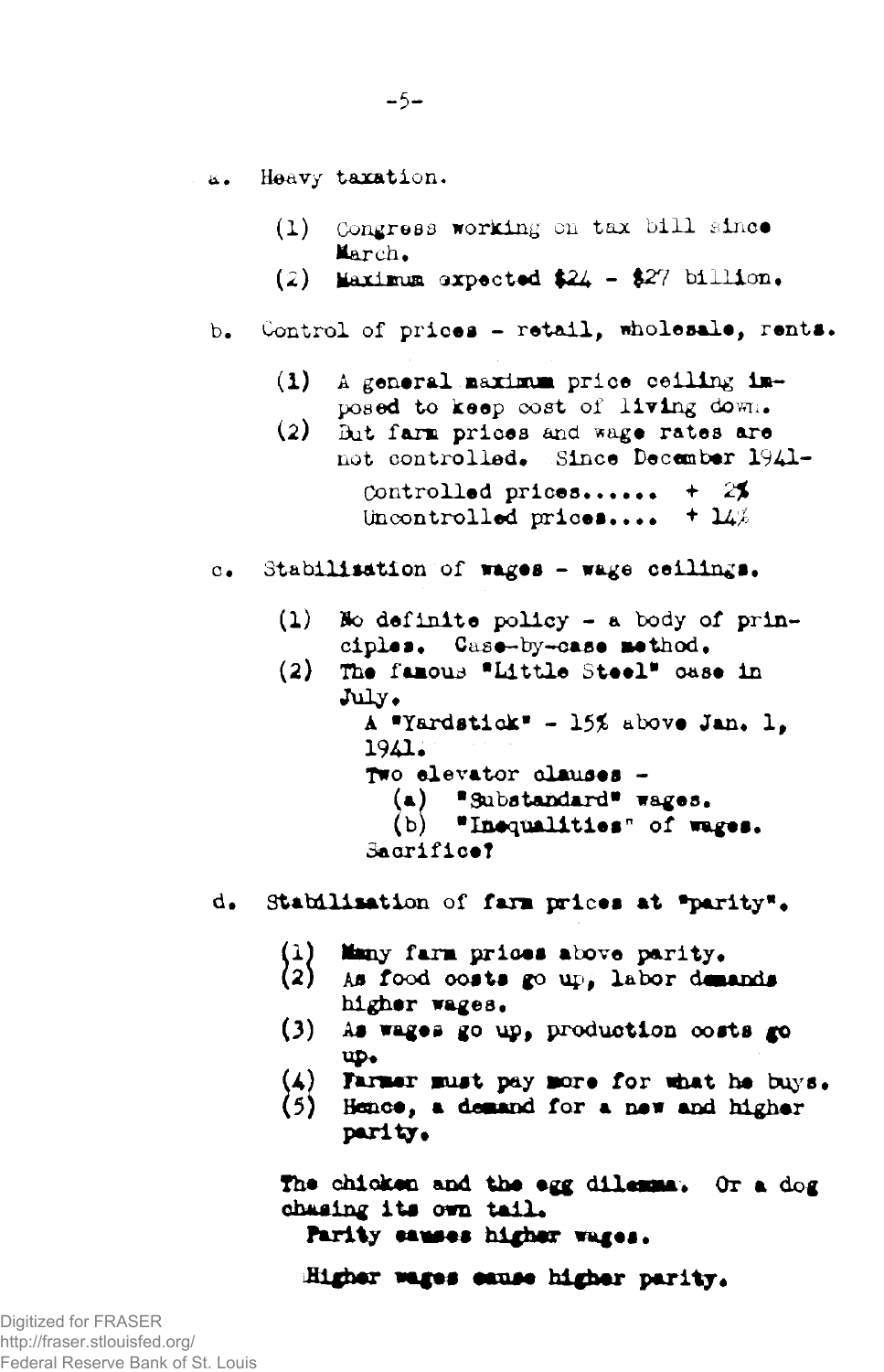How to atop this upward spiral in the coat of living? The farm bloc and the labor bloc. ©• Rationing of essential scarce commodities.  $(1)$  Only a few items - tires, automobiles, gas, sugar, (2) Heed for an over—all program to avoid inequalities. How to avoid "black markets." f. Control of consumer credit.

- (1) Reduce credit and instalment buying.<br>(2) Encourage debt navments.
- **Encourage debt payments.**
- (3) Promote savings.
- g. Purchase of Government securities,
	- $(1)$  War Savings Bonds -Monthly rate...... \$ 700 million **First 8 mos. 1942.**  $5.600$
	- (2) Other securities bills, notes, bonds.
	- $(3)$  Tax savings notes.
- $D_{\bullet}$  Effects of a controlled economy.
	- 1. Invasion of individual rights, but this is war.
	- 2, Controls upset the traditional pattern of living but  $-$  our stake is great. Must win victory.
	- 3. Need for a new mental attitude.

The task calls for "...pliancy and resiliency of mind, for a willingness to discard old routines and ways of thought, for readiness to adapt one's self to the unexpected. It **outlaws** mental conservatism, it demands the same kind of self-reliant independence and readiness to experiment which the frontier demanded. Upon our ability to develop and use those traits depands our national survival today. That is a part *of* the challenge